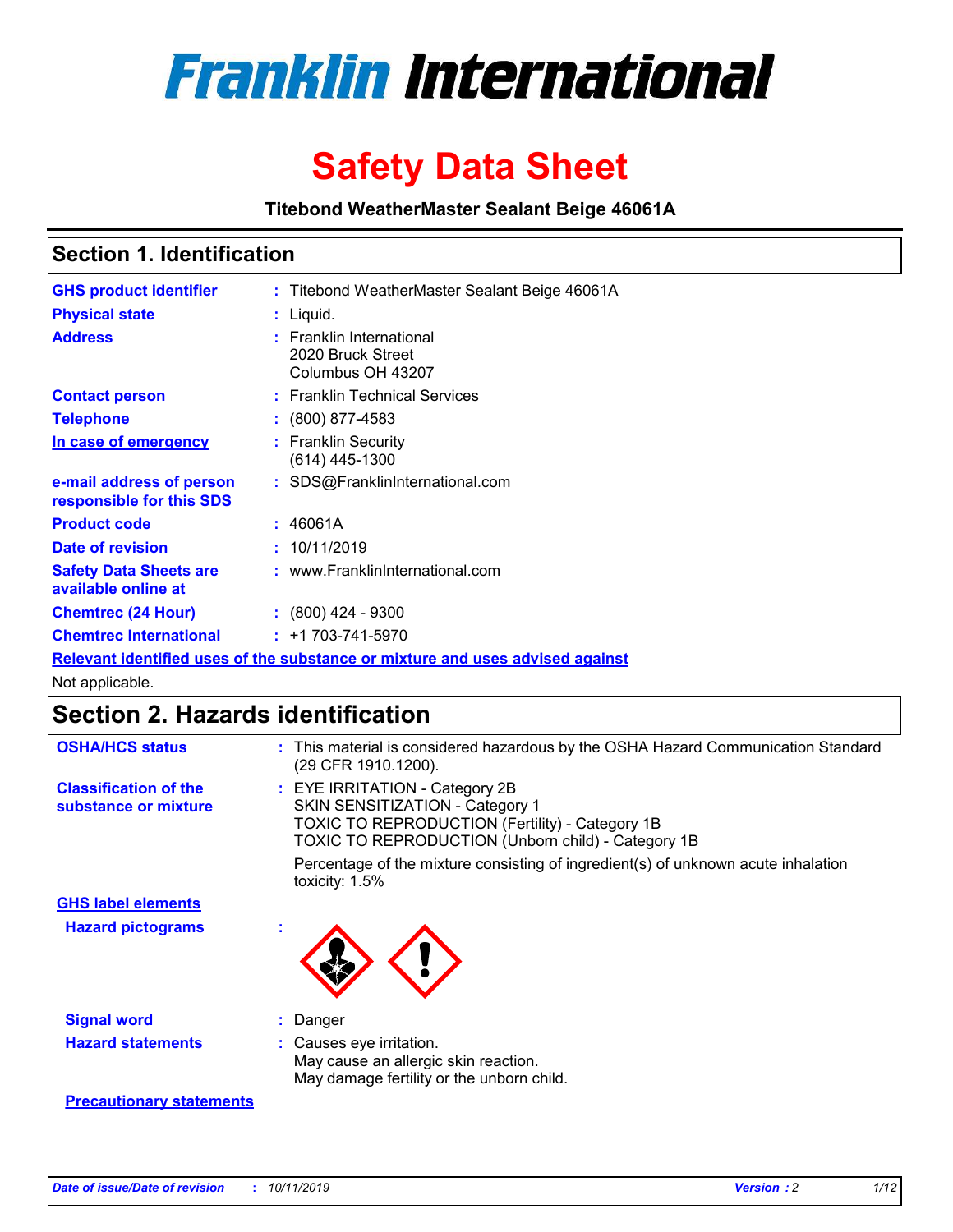# **Section 2. Hazards identification**

| <b>Prevention</b>                          | : Obtain special instructions before use. Do not handle until all safety precautions have<br>been read and understood. Wear protective gloves. Wear eye or face protection.<br>Wear protective clothing. Avoid breathing vapor. Wash hands thoroughly after handling.<br>Contaminated work clothing must not be allowed out of the workplace.                                                        |
|--------------------------------------------|------------------------------------------------------------------------------------------------------------------------------------------------------------------------------------------------------------------------------------------------------------------------------------------------------------------------------------------------------------------------------------------------------|
| <b>Response</b>                            | : IF exposed or concerned: Get medical attention. IF ON SKIN: Wash with plenty of<br>soap and water. Wash contaminated clothing before reuse. If skin irritation or rash<br>occurs: Get medical attention. IF IN EYES: Rinse cautiously with water for several<br>minutes. Remove contact lenses, if present and easy to do. Continue rinsing. If eye<br>irritation persists: Get medical attention. |
| <b>Storage</b>                             | : Store locked up.                                                                                                                                                                                                                                                                                                                                                                                   |
| <b>Disposal</b>                            | : Dispose of contents and container in accordance with all local, regional, national and<br>international regulations.                                                                                                                                                                                                                                                                               |
| <b>Hazards not otherwise</b><br>classified | : Product generates methanol during cure.                                                                                                                                                                                                                                                                                                                                                            |
|                                            |                                                                                                                                                                                                                                                                                                                                                                                                      |

# **Section 3. Composition/information on ingredients**

| <b>Substance/mixture</b><br>Mixture                  |                   |                     |
|------------------------------------------------------|-------------------|---------------------|
| <b>Ingredient name</b>                               | $\frac{9}{6}$     | <b>CAS number</b>   |
| 3-aminopropyltriethoxysilane<br>Dibutyltin dilaurate | l≤3<br>$\leq 0.3$ | 919-30-2<br>77-58-7 |

Any concentration shown as a range is to protect confidentiality or is due to batch variation.

**There are no additional ingredients present which, within the current knowledge of the supplier and in the concentrations applicable, are classified as hazardous to health or the environment and hence require reporting in this section.**

**Occupational exposure limits, if available, are listed in Section 8.**

# **Section 4. First aid measures**

| <b>Description of necessary first aid measures</b> |                                                                                                                                                                                                                                                                                                                                                                                                                                                                                                                                                                                                                                                                                                                                                                           |  |  |  |
|----------------------------------------------------|---------------------------------------------------------------------------------------------------------------------------------------------------------------------------------------------------------------------------------------------------------------------------------------------------------------------------------------------------------------------------------------------------------------------------------------------------------------------------------------------------------------------------------------------------------------------------------------------------------------------------------------------------------------------------------------------------------------------------------------------------------------------------|--|--|--|
| <b>Eye contact</b>                                 | : Immediately flush eyes with plenty of water, occasionally lifting the upper and lower<br>eyelids. Check for and remove any contact lenses. Continue to rinse for at least 10<br>minutes. If irritation persists, get medical attention.                                                                                                                                                                                                                                                                                                                                                                                                                                                                                                                                 |  |  |  |
| <b>Inhalation</b>                                  | : Remove victim to fresh air and keep at rest in a position comfortable for breathing. If<br>not breathing, if breathing is irregular or if respiratory arrest occurs, provide artificial<br>respiration or oxygen by trained personnel. It may be dangerous to the person providing<br>aid to give mouth-to-mouth resuscitation. Get medical attention. If unconscious, place<br>in recovery position and get medical attention immediately. Maintain an open airway.<br>Loosen tight clothing such as a collar, tie, belt or waistband. In case of inhalation of<br>decomposition products in a fire, symptoms may be delayed. The exposed person may<br>need to be kept under medical surveillance for 48 hours.                                                       |  |  |  |
| <b>Skin contact</b>                                | : Wash with plenty of soap and water. Remove contaminated clothing and shoes. Wash<br>contaminated clothing thoroughly with water before removing it, or wear gloves.<br>Continue to rinse for at least 10 minutes. Get medical attention. In the event of any<br>complaints or symptoms, avoid further exposure. Wash clothing before reuse. Clean<br>shoes thoroughly before reuse.                                                                                                                                                                                                                                                                                                                                                                                     |  |  |  |
| <b>Ingestion</b>                                   | : Wash out mouth with water. Remove dentures if any. Remove victim to fresh air and<br>keep at rest in a position comfortable for breathing. If material has been swallowed and<br>the exposed person is conscious, give small quantities of water to drink. Stop if the<br>exposed person feels sick as vomiting may be dangerous. Do not induce vomiting<br>unless directed to do so by medical personnel. If vomiting occurs, the head should be<br>kept low so that vomit does not enter the lungs. Get medical attention. Never give<br>anything by mouth to an unconscious person. If unconscious, place in recovery position<br>and get medical attention immediately. Maintain an open airway. Loosen tight clothing<br>such as a collar, tie, belt or waistband. |  |  |  |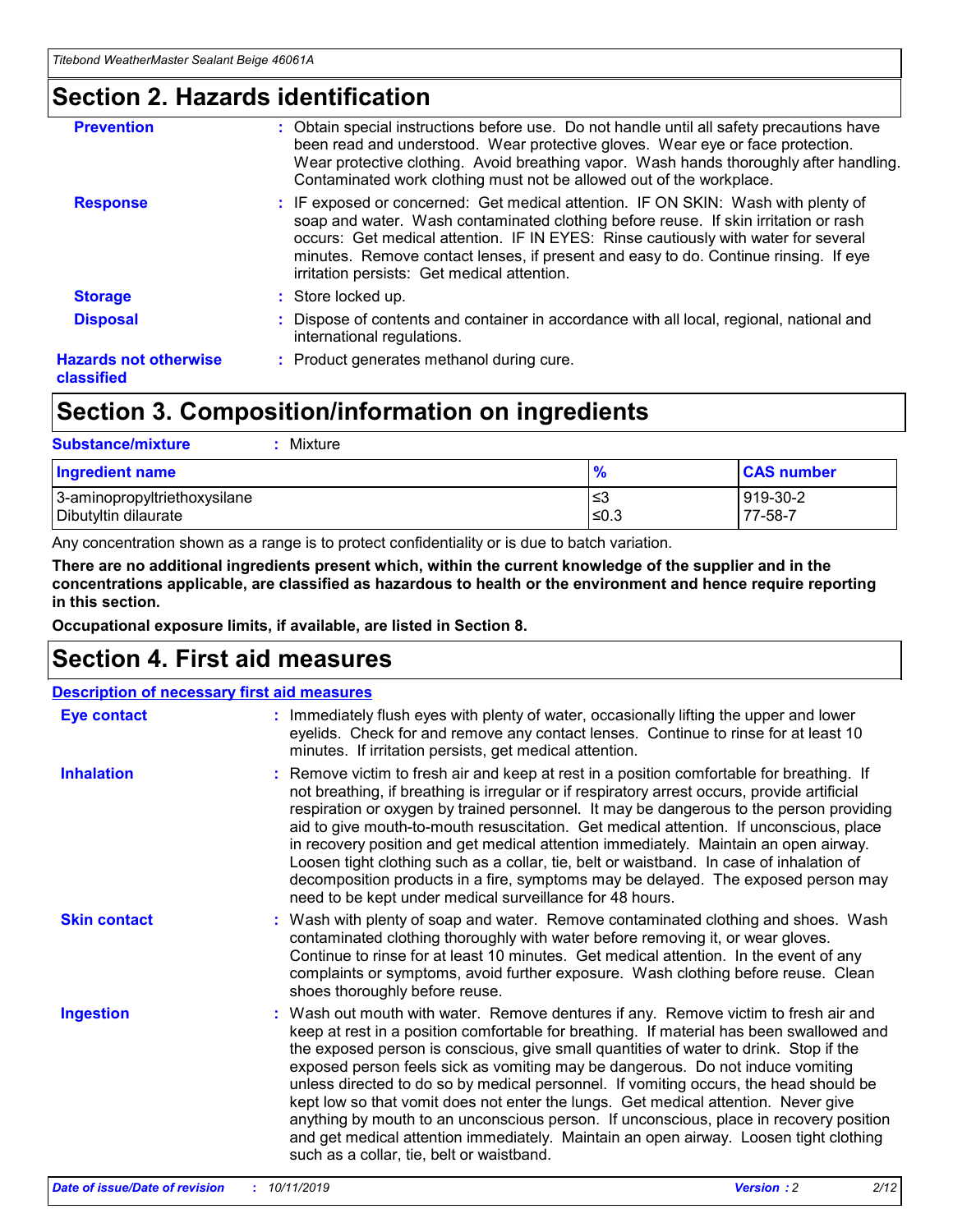# **Section 4. First aid measures**

| Most important symptoms/effects, acute and delayed |                                       |                                                                                                                                                                                                                                                                                                                                                                                                                 |  |  |  |
|----------------------------------------------------|---------------------------------------|-----------------------------------------------------------------------------------------------------------------------------------------------------------------------------------------------------------------------------------------------------------------------------------------------------------------------------------------------------------------------------------------------------------------|--|--|--|
|                                                    | <b>Potential acute health effects</b> |                                                                                                                                                                                                                                                                                                                                                                                                                 |  |  |  |
| <b>Eye contact</b>                                 |                                       | : May cause eye irritation.                                                                                                                                                                                                                                                                                                                                                                                     |  |  |  |
| <b>Inhalation</b>                                  |                                       | : No known significant effects or critical hazards.                                                                                                                                                                                                                                                                                                                                                             |  |  |  |
| <b>Skin contact</b>                                |                                       | : May cause skin irritation.                                                                                                                                                                                                                                                                                                                                                                                    |  |  |  |
| <b>Ingestion</b>                                   |                                       | : No known significant effects or critical hazards.                                                                                                                                                                                                                                                                                                                                                             |  |  |  |
| Over-exposure signs/symptoms                       |                                       |                                                                                                                                                                                                                                                                                                                                                                                                                 |  |  |  |
| <b>Eye contact</b>                                 |                                       | : Adverse symptoms may include the following:<br>irritation<br>watering<br>redness                                                                                                                                                                                                                                                                                                                              |  |  |  |
| <b>Inhalation</b>                                  |                                       | : Adverse symptoms may include the following:<br>reduced fetal weight<br>increase in fetal deaths<br>skeletal malformations                                                                                                                                                                                                                                                                                     |  |  |  |
| <b>Skin contact</b>                                |                                       | : Adverse symptoms may include the following:<br>irritation<br>redness<br>reduced fetal weight<br>increase in fetal deaths<br>skeletal malformations                                                                                                                                                                                                                                                            |  |  |  |
| <b>Ingestion</b>                                   |                                       | : Adverse symptoms may include the following:<br>reduced fetal weight<br>increase in fetal deaths<br>skeletal malformations                                                                                                                                                                                                                                                                                     |  |  |  |
|                                                    |                                       | <b>Indication of immediate medical attention and special treatment needed, if necessary</b>                                                                                                                                                                                                                                                                                                                     |  |  |  |
| <b>Notes to physician</b>                          |                                       | : In case of inhalation of decomposition products in a fire, symptoms may be delayed.<br>The exposed person may need to be kept under medical surveillance for 48 hours.                                                                                                                                                                                                                                        |  |  |  |
| <b>Specific treatments</b>                         |                                       | : No specific treatment.                                                                                                                                                                                                                                                                                                                                                                                        |  |  |  |
| <b>Protection of first-aiders</b>                  |                                       | : No action shall be taken involving any personal risk or without suitable training. If it is<br>suspected that fumes are still present, the rescuer should wear an appropriate mask or<br>self-contained breathing apparatus. It may be dangerous to the person providing aid to<br>give mouth-to-mouth resuscitation. Wash contaminated clothing thoroughly with water<br>before removing it, or wear gloves. |  |  |  |

**See toxicological information (Section 11)**

# **Section 5. Fire-fighting measures**

| <b>Extinguishing media</b>                             |                                                                                                                                                                                                     |
|--------------------------------------------------------|-----------------------------------------------------------------------------------------------------------------------------------------------------------------------------------------------------|
| <b>Suitable extinguishing</b><br>media                 | : Use an extinguishing agent suitable for the surrounding fire.                                                                                                                                     |
| <b>Unsuitable extinguishing</b><br>media               | : None known.                                                                                                                                                                                       |
| <b>Specific hazards arising</b><br>from the chemical   | : In a fire or if heated, a pressure increase will occur and the container may burst.                                                                                                               |
| <b>Hazardous thermal</b><br>decomposition products     | : Decomposition products may include the following materials:<br>carbon dioxide<br>carbon monoxide<br>nitrogen oxides<br>metal oxide/oxides                                                         |
| <b>Special protective actions</b><br>for fire-fighters | : Promptly isolate the scene by removing all persons from the vicinity of the incident if<br>there is a fire. No action shall be taken involving any personal risk or without suitable<br>training. |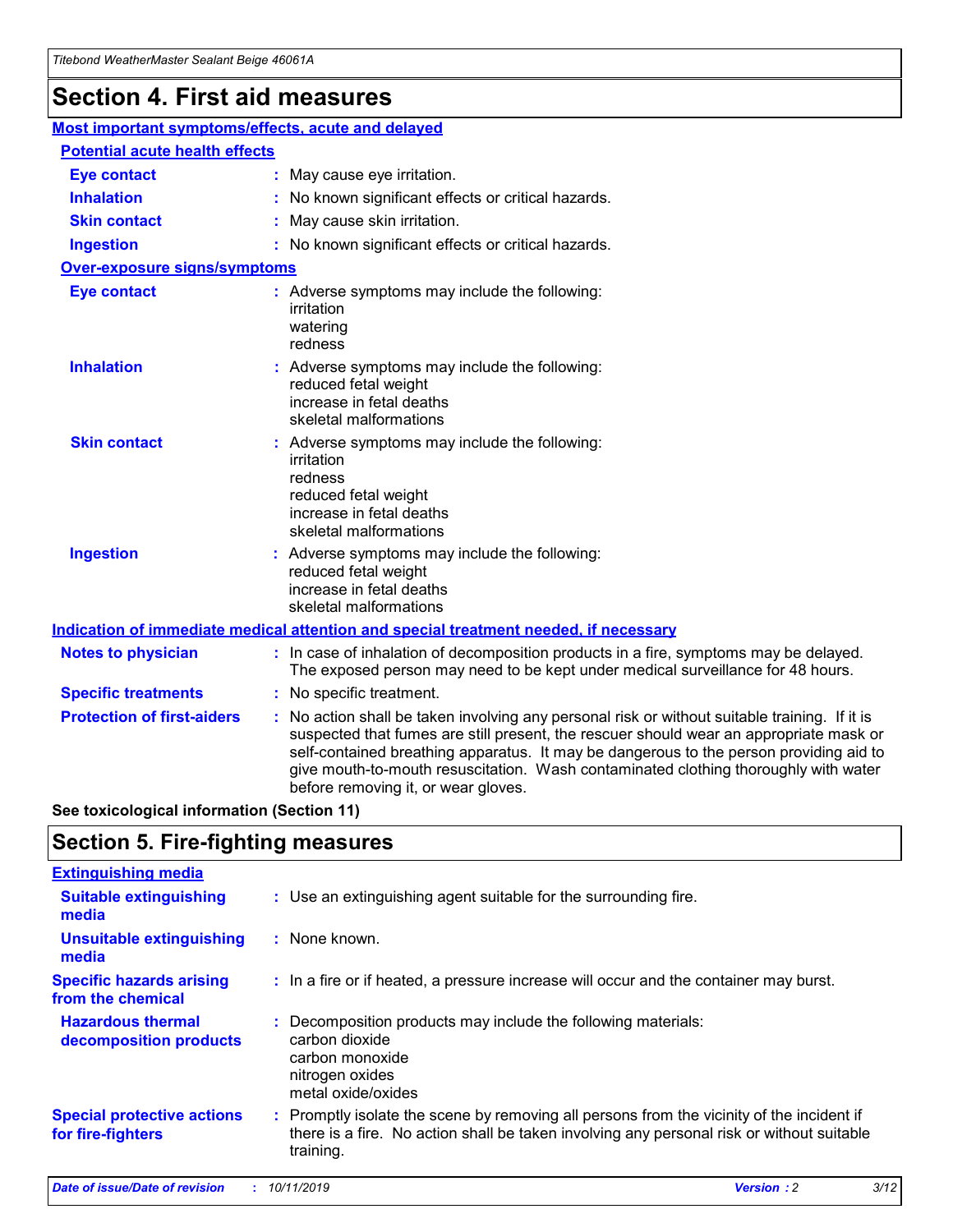## **Section 5. Fire-fighting measures**

**Special protective equipment for fire-fighters** Fire-fighters should wear appropriate protective equipment and self-contained breathing **:** apparatus (SCBA) with a full face-piece operated in positive pressure mode.

## **Section 6. Accidental release measures**

#### **Personal precautions, protective equipment and emergency procedures**

| For non-emergency<br>personnel                               | : No action shall be taken involving any personal risk or without suitable training.<br>Evacuate surrounding areas. Keep unnecessary and unprotected personnel from<br>entering. Do not touch or walk through spilled material. Avoid breathing vapor or mist.<br>Provide adequate ventilation. Wear appropriate respirator when ventilation is<br>inadequate. Put on appropriate personal protective equipment.                                                                                                                                                                                                                                                                                             |
|--------------------------------------------------------------|--------------------------------------------------------------------------------------------------------------------------------------------------------------------------------------------------------------------------------------------------------------------------------------------------------------------------------------------------------------------------------------------------------------------------------------------------------------------------------------------------------------------------------------------------------------------------------------------------------------------------------------------------------------------------------------------------------------|
|                                                              | For emergency responders : If specialized clothing is required to deal with the spillage, take note of any information in<br>Section 8 on suitable and unsuitable materials. See also the information in "For non-<br>emergency personnel".                                                                                                                                                                                                                                                                                                                                                                                                                                                                  |
| <b>Environmental precautions</b>                             | : Avoid dispersal of spilled material and runoff and contact with soil, waterways, drains<br>and sewers. Inform the relevant authorities if the product has caused environmental<br>pollution (sewers, waterways, soil or air).                                                                                                                                                                                                                                                                                                                                                                                                                                                                              |
| <b>Methods and materials for containment and cleaning up</b> |                                                                                                                                                                                                                                                                                                                                                                                                                                                                                                                                                                                                                                                                                                              |
| <b>Small spill</b>                                           | : Stop leak if without risk. Move containers from spill area. Dilute with water and mop up<br>if water-soluble. Alternatively, or if water-insoluble, absorb with an inert dry material and<br>place in an appropriate waste disposal container. Dispose of via a licensed waste<br>disposal contractor.                                                                                                                                                                                                                                                                                                                                                                                                     |
| <b>Large spill</b>                                           | : Stop leak if without risk. Move containers from spill area. Approach release from<br>upwind. Prevent entry into sewers, water courses, basements or confined areas. Wash<br>spillages into an effluent treatment plant or proceed as follows. Contain and collect<br>spillage with non-combustible, absorbent material e.g. sand, earth, vermiculite or<br>diatomaceous earth and place in container for disposal according to local regulations<br>(see Section 13). Dispose of via a licensed waste disposal contractor. Contaminated<br>absorbent material may pose the same hazard as the spilled product. Note: see<br>Section 1 for emergency contact information and Section 13 for waste disposal. |

# **Section 7. Handling and storage**

| <b>Precautions for safe handling</b>                                             |                                                                                                                                                                                                                                                                                                                                                                                                                                                                                                                                                                                                                                                                                                                                                                                                                                                  |
|----------------------------------------------------------------------------------|--------------------------------------------------------------------------------------------------------------------------------------------------------------------------------------------------------------------------------------------------------------------------------------------------------------------------------------------------------------------------------------------------------------------------------------------------------------------------------------------------------------------------------------------------------------------------------------------------------------------------------------------------------------------------------------------------------------------------------------------------------------------------------------------------------------------------------------------------|
| <b>Protective measures</b>                                                       | : Put on appropriate personal protective equipment (see Section 8). Persons with a<br>history of skin sensitization problems should not be employed in any process in which<br>this product is used. Avoid exposure - obtain special instructions before use. Avoid<br>exposure during pregnancy. Do not handle until all safety precautions have been read<br>and understood. Do not get in eyes or on skin or clothing. Do not ingest. Avoid<br>breathing vapor or mist. If during normal use the material presents a respiratory hazard,<br>use only with adequate ventilation or wear appropriate respirator. Keep in the original<br>container or an approved alternative made from a compatible material, kept tightly<br>closed when not in use. Empty containers retain product residue and can be hazardous.<br>Do not reuse container. |
| <b>Advice on general</b><br>occupational hygiene                                 | : Eating, drinking and smoking should be prohibited in areas where this material is<br>handled, stored and processed. Workers should wash hands and face before eating,<br>drinking and smoking. Remove contaminated clothing and protective equipment before<br>entering eating areas. See also Section 8 for additional information on hygiene<br>measures.                                                                                                                                                                                                                                                                                                                                                                                                                                                                                    |
| <b>Conditions for safe storage,</b><br>including any<br><b>incompatibilities</b> | Store between the following temperatures: 0 to 120 $^{\circ}$ C (32 to 248 $^{\circ}$ F). Store in<br>accordance with local regulations. Store in original container protected from direct<br>sunlight in a dry, cool and well-ventilated area, away from incompatible materials (see<br>Section 10) and food and drink. Store locked up. Keep container tightly closed and<br>sealed until ready for use. Containers that have been opened must be carefully<br>resealed and kept upright to prevent leakage. Do not store in unlabeled containers.<br>Use appropriate containment to avoid environmental contamination. See Section 10 for<br>incompatible materials before handling or use.                                                                                                                                                   |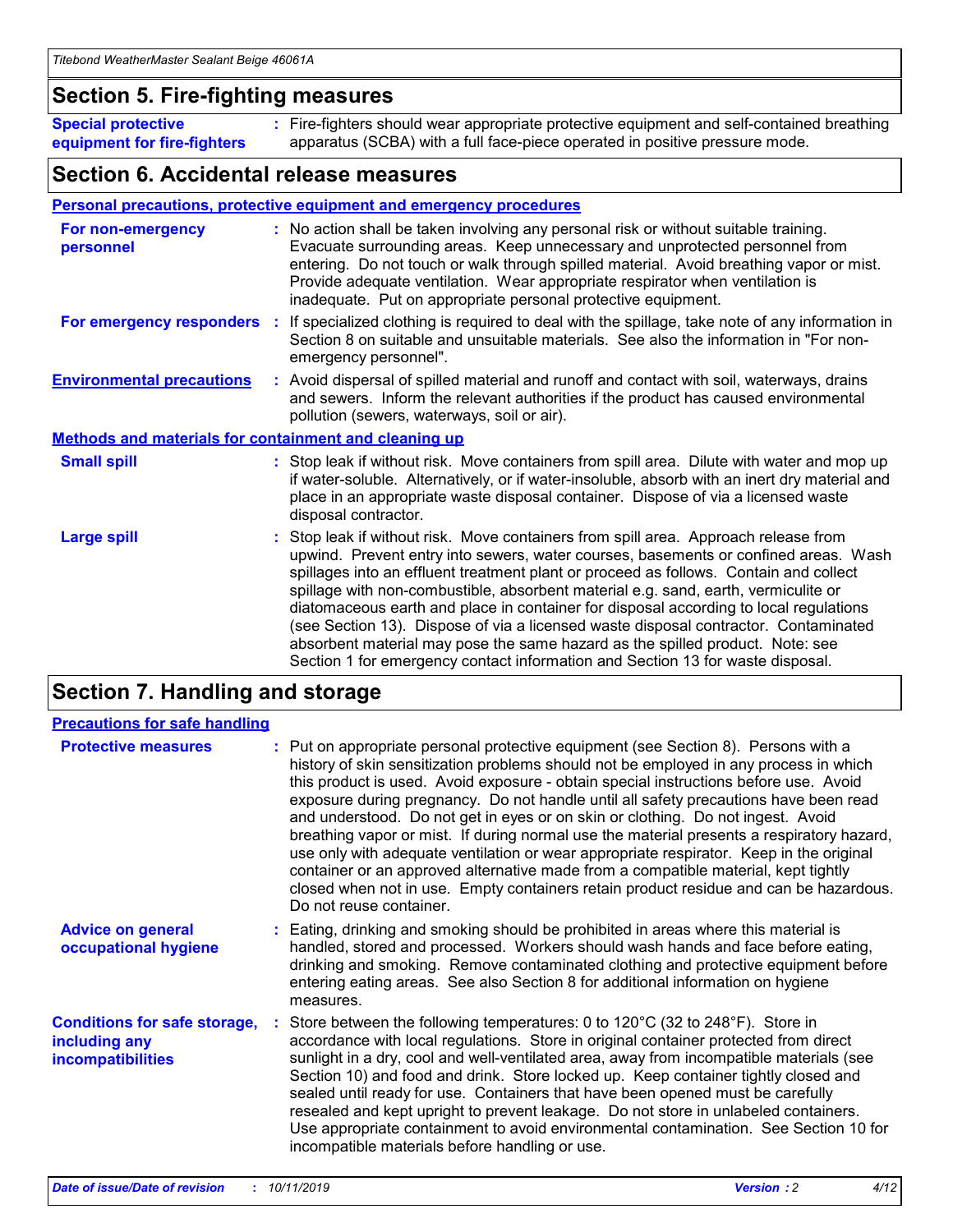# **Section 8. Exposure controls/personal protection**

#### **Control parameters**

#### **Occupational exposure limits**

| <b>Ingredient name</b>                               |    |                                          | <b>Exposure limits</b>                                                                                                                                                                                                                                                                                                                                                                                                                                                                                                                                                                                                 |
|------------------------------------------------------|----|------------------------------------------|------------------------------------------------------------------------------------------------------------------------------------------------------------------------------------------------------------------------------------------------------------------------------------------------------------------------------------------------------------------------------------------------------------------------------------------------------------------------------------------------------------------------------------------------------------------------------------------------------------------------|
| 3-aminopropyltriethoxysilane<br>Dibutyltin dilaurate |    |                                          | None.<br>ACGIH TLV (United States, 3/2019). Absorbed through skin.<br>Notes: as Sn<br>TWA: 0.1 mg/m <sup>3</sup> , (as Sn) 8 hours.<br>STEL: 0.2 mg/m <sup>3</sup> , (as Sn) 15 minutes.<br>NIOSH REL (United States, 10/2016). Absorbed through skin.<br>Notes: as Sn<br>TWA: 0.1 mg/m <sup>3</sup> , (as Sn) 10 hours.<br>OSHA PEL (United States, 5/2018). Notes: as Sn<br>TWA: $0.1 \text{ mg/m}^3$ , (as Sn) 8 hours.<br>OSHA PEL 1989 (United States, 3/1989). Absorbed through skin.<br>Notes: measured as Sn<br>TWA: 0.1 mg/m <sup>3</sup> , (measured as Sn) 8 hours. Form: Organic                           |
| <b>Appropriate engineering</b><br>controls           |    |                                          | : If user operations generate dust, fumes, gas, vapor or mist, use process enclosures,<br>local exhaust ventilation or other engineering controls to keep worker exposure to<br>airborne contaminants below any recommended or statutory limits.                                                                                                                                                                                                                                                                                                                                                                       |
| <b>Environmental exposure</b><br><b>controls</b>     |    |                                          | Emissions from ventilation or work process equipment should be checked to ensure<br>they comply with the requirements of environmental protection legislation. In some<br>cases, fume scrubbers, filters or engineering modifications to the process equipment<br>will be necessary to reduce emissions to acceptable levels.                                                                                                                                                                                                                                                                                          |
| <b>Individual protection measures</b>                |    |                                          |                                                                                                                                                                                                                                                                                                                                                                                                                                                                                                                                                                                                                        |
| <b>Hygiene measures</b>                              |    |                                          | : Wash hands, forearms and face thoroughly after handling chemical products, before<br>eating, smoking and using the lavatory and at the end of the working period.<br>Appropriate techniques should be used to remove potentially contaminated clothing.<br>Contaminated work clothing should not be allowed out of the workplace. Wash<br>contaminated clothing before reusing. Ensure that eyewash stations and safety<br>showers are close to the workstation location.                                                                                                                                            |
| <b>Eye/face protection</b>                           |    |                                          | : Safety eyewear complying with an approved standard should be used when a risk<br>assessment indicates this is necessary to avoid exposure to liquid splashes, mists,<br>gases or dusts. If contact is possible, the following protection should be worn, unless<br>the assessment indicates a higher degree of protection: chemical splash goggles.                                                                                                                                                                                                                                                                  |
| <b>Skin protection</b>                               |    |                                          |                                                                                                                                                                                                                                                                                                                                                                                                                                                                                                                                                                                                                        |
| <b>Hand protection</b>                               |    |                                          | : Chemical-resistant, impervious gloves complying with an approved standard should be<br>worn at all times when handling chemical products if a risk assessment indicates this is<br>necessary. Considering the parameters specified by the glove manufacturer, check<br>during use that the gloves are still retaining their protective properties. It should be<br>noted that the time to breakthrough for any glove material may be different for different<br>glove manufacturers. In the case of mixtures, consisting of several substances, the<br>protection time of the gloves cannot be accurately estimated. |
| <b>Body protection</b>                               |    | handling this product.                   | Personal protective equipment for the body should be selected based on the task being<br>performed and the risks involved and should be approved by a specialist before                                                                                                                                                                                                                                                                                                                                                                                                                                                |
| <b>Other skin protection</b>                         |    | specialist before handling this product. | : Appropriate footwear and any additional skin protection measures should be selected<br>based on the task being performed and the risks involved and should be approved by a                                                                                                                                                                                                                                                                                                                                                                                                                                          |
| <b>Respiratory protection</b>                        | ÷. | aspects of use.                          | Based on the hazard and potential for exposure, select a respirator that meets the<br>appropriate standard or certification. Respirators must be used according to a<br>respiratory protection program to ensure proper fitting, training, and other important                                                                                                                                                                                                                                                                                                                                                         |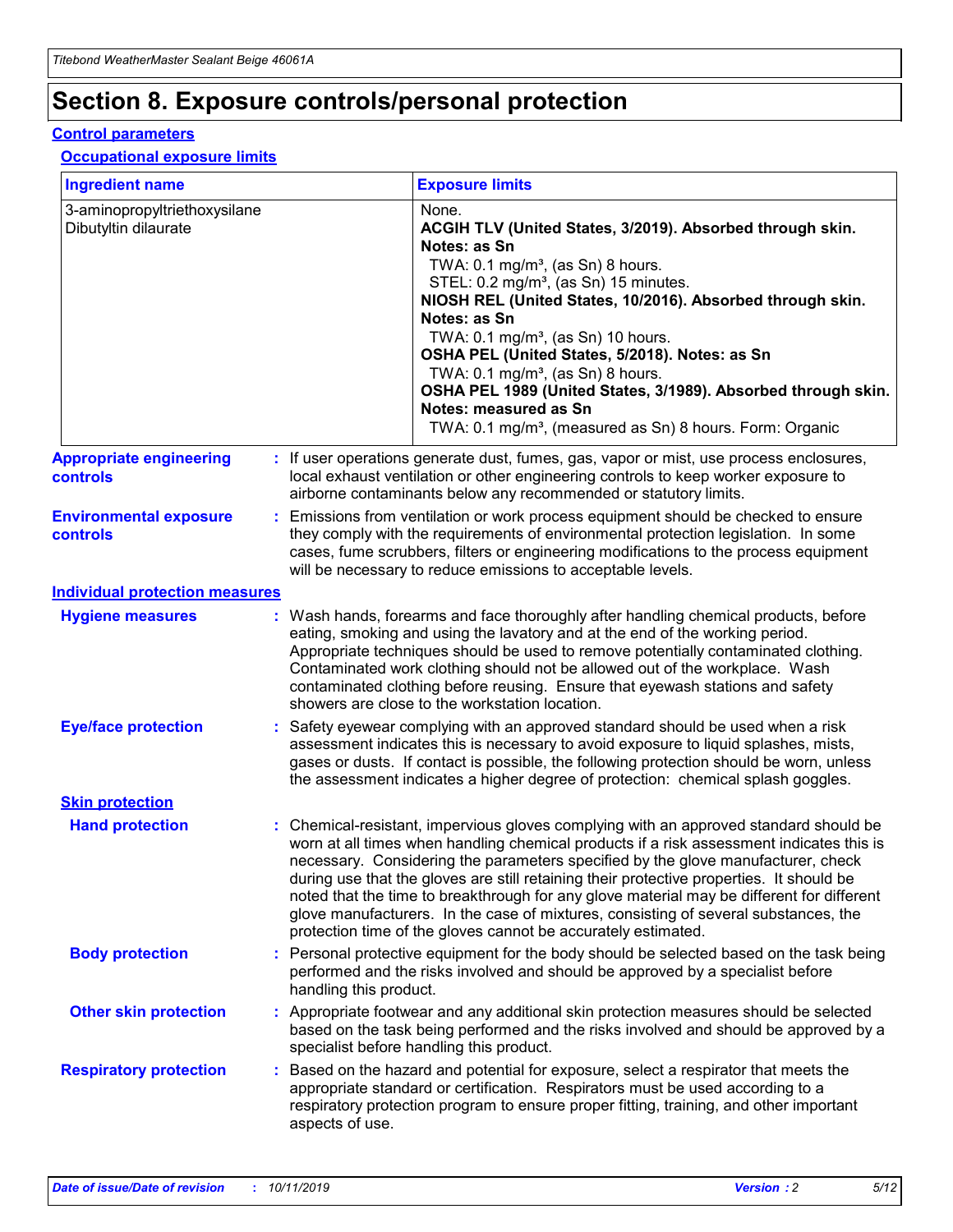## **Section 9. Physical and chemical properties**

#### **Appearance**

| <b>Physical state</b>                             | : Liquid. [Paste.]                                                |
|---------------------------------------------------|-------------------------------------------------------------------|
| Color                                             | Beige.                                                            |
| Odor                                              | None [Slight]                                                     |
| <b>Odor threshold</b>                             | : Not available.                                                  |
| рH                                                | : Not applicable.                                                 |
| <b>Melting point</b>                              | : Not available.                                                  |
| <b>Boiling point</b>                              | : $>100^{\circ}$ C ( $>212^{\circ}$ F)                            |
| <b>Flash point</b>                                | : Closed cup: $>200^{\circ}$ C ( $>392^{\circ}$ F) [Setaflash.]   |
| <b>Evaporation rate</b>                           | $:$ <1 (butyl acetate = 1)                                        |
| <b>Flammability (solid, gas)</b>                  | : Not available.                                                  |
| Lower and upper explosive<br>(flammable) limits   | : Not available.                                                  |
| <b>VOC (less water, less</b><br>exempt solvents)  | $: 0$ g/l                                                         |
| <b>Volatility</b>                                 | $: 0\%$ (w/w)                                                     |
| <b>Vapor density</b>                              | : Not available.                                                  |
| <b>Relative density</b>                           | : 1.4329                                                          |
| <b>Solubility</b>                                 | : Insoluble in the following materials: cold water and hot water. |
| <b>Solubility in water</b>                        | : Not available.                                                  |
| <b>Partition coefficient: n-</b><br>octanol/water | : Not available.                                                  |
| <b>Auto-ignition temperature</b>                  | : Not available.                                                  |
| <b>Decomposition temperature</b>                  | : Not available.                                                  |
| <b>Viscosity</b>                                  | : Not available.                                                  |

# **Section 10. Stability and reactivity**

| <b>Reactivity</b>                            |    | : No specific test data related to reactivity available for this product or its ingredients.            |
|----------------------------------------------|----|---------------------------------------------------------------------------------------------------------|
| <b>Chemical stability</b>                    |    | : The product is stable.                                                                                |
| <b>Possibility of hazardous</b><br>reactions |    | : Under normal conditions of storage and use, hazardous reactions will not occur.                       |
| <b>Conditions to avoid</b>                   |    | : No specific data.                                                                                     |
| <b>Incompatible materials</b>                | ٠. | No specific data.                                                                                       |
| <b>Hazardous decomposition</b><br>products   | ÷. | Under normal conditions of storage and use, hazardous decomposition products should<br>not be produced. |

# **Section 11. Toxicological information**

## **Information on toxicological effects**

#### **Acute toxicity**

| <b>Product/ingredient name</b> | <b>Result</b>           | <b>Species</b> | <b>Dose</b>                | <b>Exposure</b> |
|--------------------------------|-------------------------|----------------|----------------------------|-----------------|
| 3-aminopropyltriethoxysilane   | <b>ILD50 Dermal</b>     | Rabbit         | 4.29 g/kg                  |                 |
| Dibutyltin dilaurate           | ILD50 Oral<br>LD50 Oral | Rat<br>Rat     | $1.57$ g/kg<br>175 $mg/kg$ |                 |
|                                |                         |                |                            |                 |

**Irritation/Corrosion**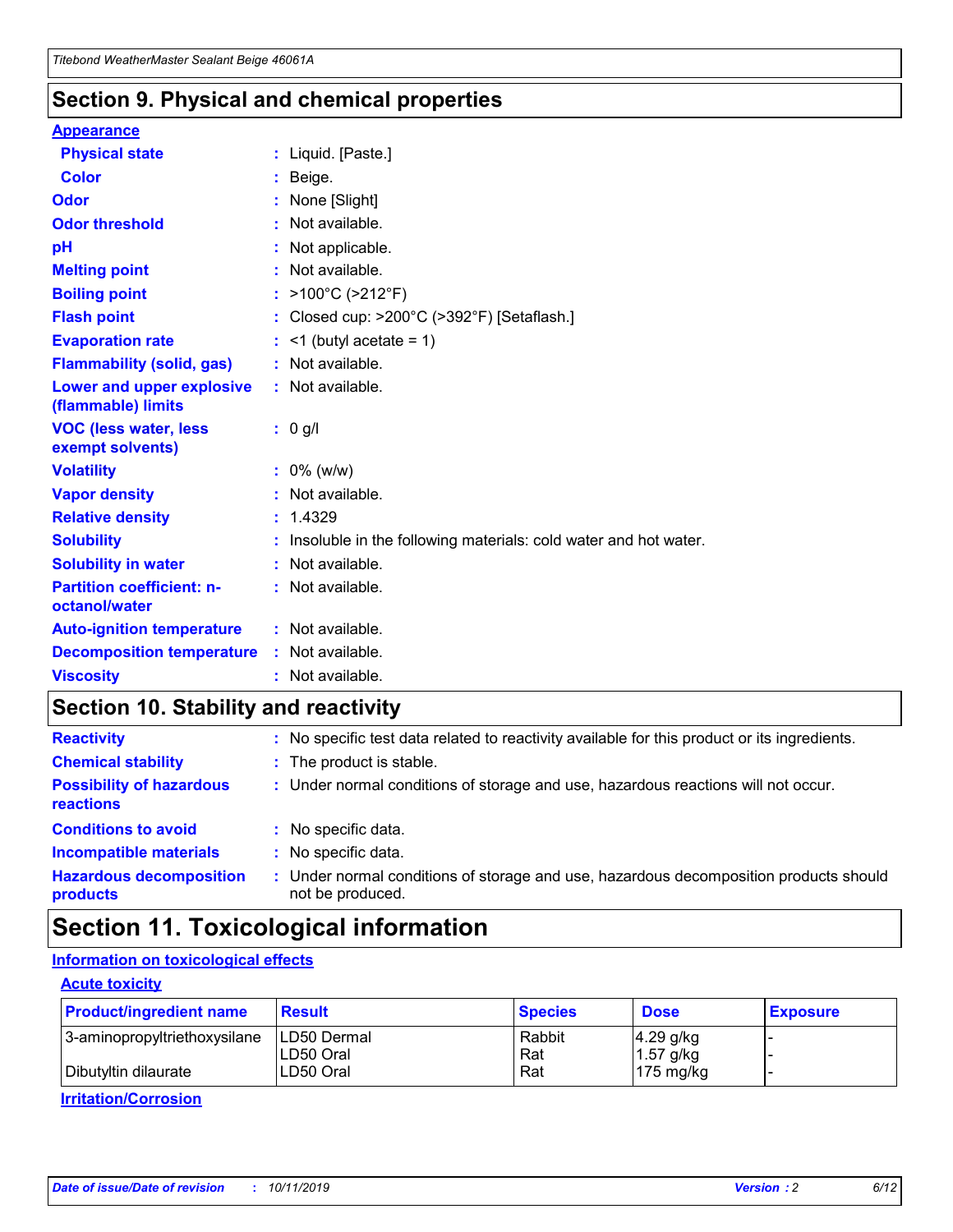# **Section 11. Toxicological information**

| <b>Product/ingredient name</b> | <b>Result</b>            | <b>Species</b> | <b>Score</b> | <b>Exposure</b>           | <b>Observation</b> |
|--------------------------------|--------------------------|----------------|--------------|---------------------------|--------------------|
| 3-aminopropyltriethoxysilane   | Eyes - Mild irritant     | Rabbit         |              | $100$ mg                  |                    |
|                                | Eyes - Severe irritant   | Rabbit         |              | 24 hours 750              |                    |
|                                |                          |                |              | ug                        |                    |
|                                | Skin - Severe irritant   | Rabbit         |              | 24 hours 5                | -                  |
| Dibutyltin dilaurate           | Eyes - Moderate irritant | Rabbit         |              | mg<br><b>24 hours 100</b> |                    |
|                                |                          |                |              | mg                        |                    |
|                                | Skin - Severe irritant   | Rabbit         |              | 500 mg                    | -                  |

### **Sensitization**

Not available.

#### **Mutagenicity**

Not available.

#### **Carcinogenicity**

Not available.

#### **Reproductive toxicity**

Not available.

#### **Teratogenicity**

Not available.

#### **Specific target organ toxicity (single exposure)**

Not available.

#### **Specific target organ toxicity (repeated exposure)**

| <b>Name</b>                                                                  |                                                                            | <b>Category</b>                                     | <b>Route of</b><br>exposure | <b>Target organs</b> |
|------------------------------------------------------------------------------|----------------------------------------------------------------------------|-----------------------------------------------------|-----------------------------|----------------------|
| Dibutyltin dilaurate                                                         |                                                                            | Category 1                                          | -                           | respiratory system   |
| <b>Aspiration hazard</b><br>Not available.                                   |                                                                            |                                                     |                             |                      |
| <b>Information on the likely</b><br>routes of exposure                       | : Not available.                                                           |                                                     |                             |                      |
| <b>Potential acute health effects</b>                                        |                                                                            |                                                     |                             |                      |
| <b>Eye contact</b>                                                           | : May cause eye irritation.                                                |                                                     |                             |                      |
| <b>Inhalation</b>                                                            |                                                                            | : No known significant effects or critical hazards. |                             |                      |
| <b>Skin contact</b>                                                          | : May cause skin irritation.                                               |                                                     |                             |                      |
| <b>Ingestion</b>                                                             |                                                                            | : No known significant effects or critical hazards. |                             |                      |
| Symptoms related to the physical, chemical and toxicological characteristics |                                                                            |                                                     |                             |                      |
| <b>Eye contact</b>                                                           | irritation<br>watering<br>redness                                          | : Adverse symptoms may include the following:       |                             |                      |
| <b>Inhalation</b>                                                            | reduced fetal weight<br>increase in fetal deaths<br>skeletal malformations | : Adverse symptoms may include the following:       |                             |                      |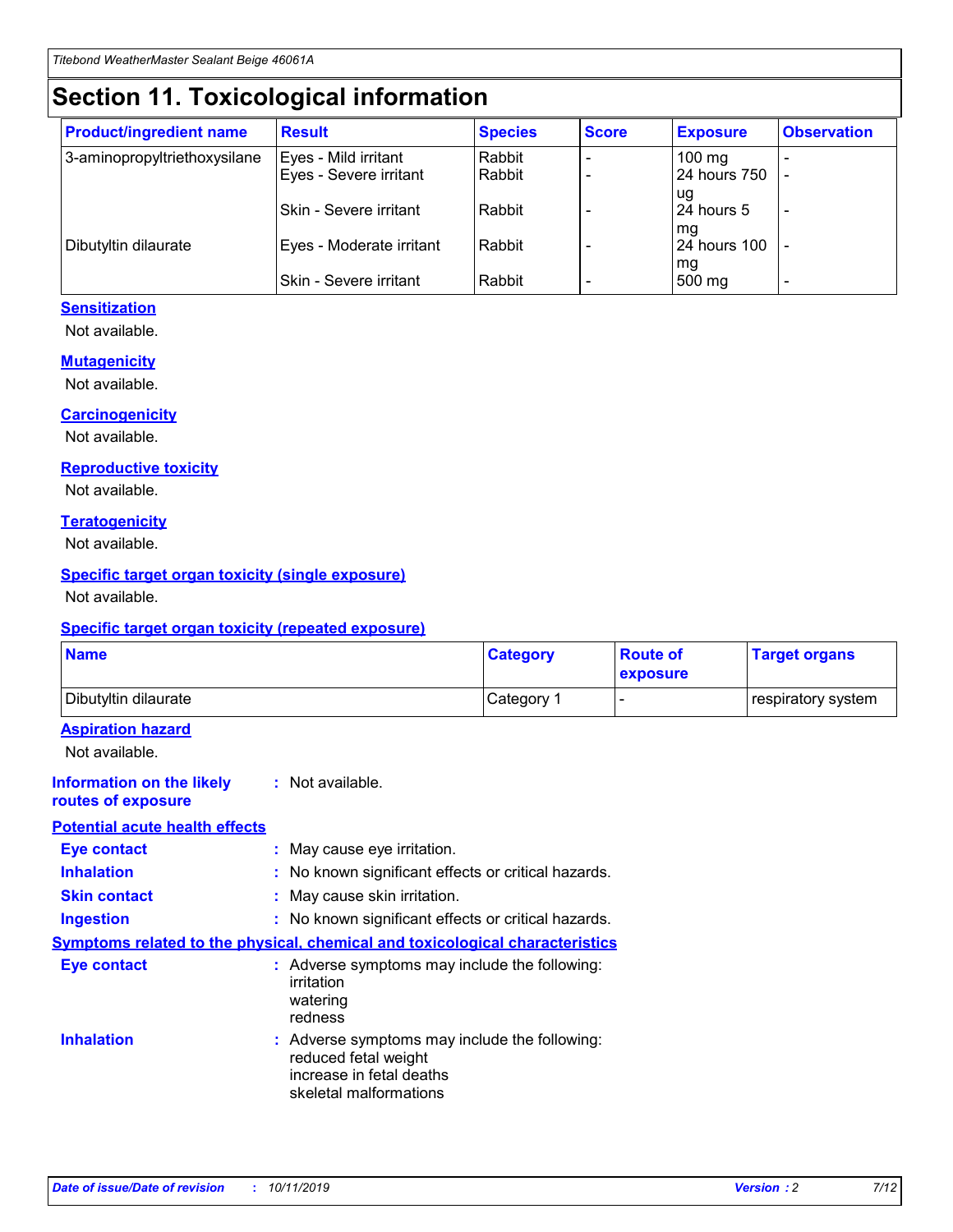# **Section 11. Toxicological information**

| <b>Skin contact</b>                     | : Adverse symptoms may include the following:                                                            |
|-----------------------------------------|----------------------------------------------------------------------------------------------------------|
|                                         | irritation                                                                                               |
|                                         | redness                                                                                                  |
|                                         | reduced fetal weight                                                                                     |
|                                         | increase in fetal deaths                                                                                 |
|                                         | skeletal malformations                                                                                   |
| <b>Ingestion</b>                        | : Adverse symptoms may include the following:                                                            |
|                                         | reduced fetal weight                                                                                     |
|                                         | increase in fetal deaths                                                                                 |
|                                         | skeletal malformations                                                                                   |
|                                         | Delayed and immediate effects and also chronic effects from short and long term exposure                 |
| <b>Short term exposure</b>              |                                                                                                          |
| <b>Potential immediate</b>              | : Not available.                                                                                         |
| effects                                 |                                                                                                          |
| <b>Potential delayed effects</b>        | : Not available.                                                                                         |
| Long term exposure                      |                                                                                                          |
| <b>Potential immediate</b>              | : Not available.                                                                                         |
| effects                                 |                                                                                                          |
| <b>Potential delayed effects</b>        | : Not available.                                                                                         |
| <b>Potential chronic health effects</b> |                                                                                                          |
| Not available.                          |                                                                                                          |
| <b>General</b>                          | : Once sensitized, a severe allergic reaction may occur when subsequently exposed to<br>very low levels. |
| <b>Carcinogenicity</b>                  | : No known significant effects or critical hazards.                                                      |
| <b>Mutagenicity</b>                     | : No known significant effects or critical hazards.                                                      |
| <b>Teratogenicity</b>                   | May damage the unborn child.                                                                             |
| <b>Developmental effects</b>            | : No known significant effects or critical hazards.                                                      |
| <b>Fertility effects</b>                | May damage fertility.                                                                                    |
| <b>Numerical measures of toxicity</b>   |                                                                                                          |
| <b>Acute toxicity estimates</b>         |                                                                                                          |
| الملحلة والمستحقق فالمرابط              |                                                                                                          |

Not available.

# **Section 12. Ecological information**

#### **Toxicity**

| <b>Product/ingredient name</b> | <b>Result</b>                     | <b>Species</b>                       | <b>Exposure</b> |
|--------------------------------|-----------------------------------|--------------------------------------|-----------------|
| Dibutyltin dilaurate           | Chronic EC10 > 2 mg/l Fresh water | Algae - Scenedesmus<br>I subspicatus | l 96 hours      |

## **Persistence and degradability**

| <b>Product/ingredient name</b> | <b>Test</b>                                                                    | <b>Result</b>  |                   | <b>Dose</b> | <b>Inoculum</b>         |
|--------------------------------|--------------------------------------------------------------------------------|----------------|-------------------|-------------|-------------------------|
| Dibutyltin dilaurate           | OECD 301F<br>Ready<br>Biodegradability -<br>Manometric<br>Respirometry<br>Test | 23 % - 28 days |                   |             |                         |
| <b>Product/ingredient name</b> | <b>Aquatic half-life</b>                                                       |                | <b>Photolysis</b> |             | <b>Biodegradability</b> |
| Dibutyltin dilaurate           |                                                                                |                |                   |             | Inherent                |

## **Bioaccumulative potential**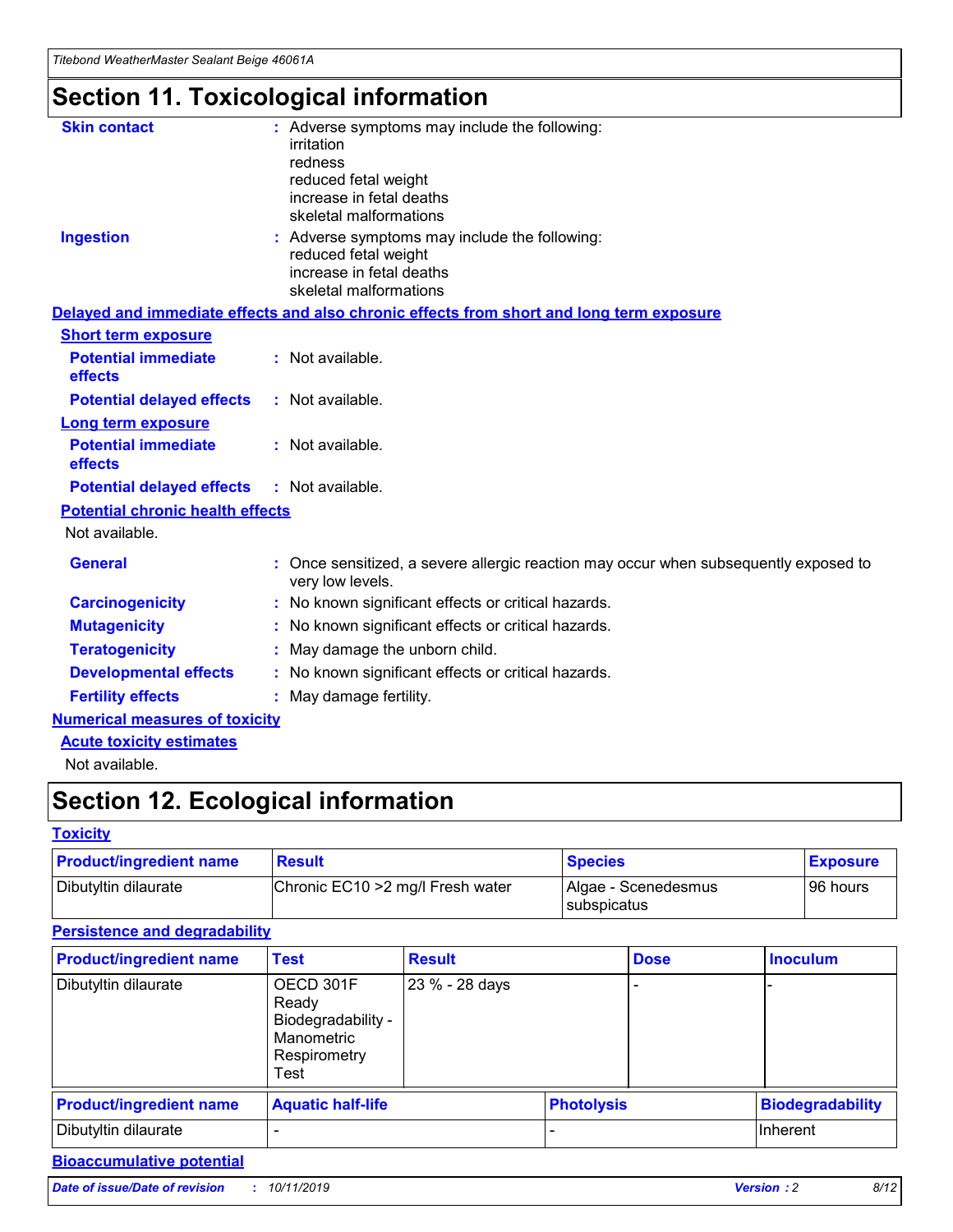# **Section 12. Ecological information**

| <b>Product/ingredient name</b> | $LoaPow$ | <b>BCF</b> | <b>Potential</b> |
|--------------------------------|----------|------------|------------------|
| 3-aminopropyltriethoxysilane   | 1.7      | 3.4        | low              |
| Dibutyltin dilaurate           | 4.44     | 2.91       | low              |

#### **Mobility in soil**

| <i></i>                                                       |                                                     |
|---------------------------------------------------------------|-----------------------------------------------------|
| <b>Soil/water partition</b><br>coefficient (K <sub>oc</sub> ) | : Not available.                                    |
| <b>Other adverse effects</b>                                  | : No known significant effects or critical hazards. |

## **Section 13. Disposal considerations**

**Disposal methods :**

The generation of waste should be avoided or minimized wherever possible. Disposal of this product, solutions and any by-products should at all times comply with the requirements of environmental protection and waste disposal legislation and any regional local authority requirements. Dispose of surplus and non-recyclable products via a licensed waste disposal contractor. Waste should not be disposed of untreated to the sewer unless fully compliant with the requirements of all authorities with jurisdiction. Waste packaging should be recycled. Incineration or landfill should only be considered when recycling is not feasible. This material and its container must be disposed of in a safe way. Care should be taken when handling emptied containers that have not been cleaned or rinsed out. Empty containers or liners may retain some product residues. Avoid dispersal of spilled material and runoff and contact with soil, waterways, drains and sewers.

# **Section 14. Transport information**

|                                      | <b>DOT</b><br><b>Classification</b> | <b>TDG</b><br><b>Classification</b> | <b>Mexico</b><br><b>Classification</b> | <b>ADR/RID</b>           | <b>IMDG</b>              | <b>IATA</b>    |
|--------------------------------------|-------------------------------------|-------------------------------------|----------------------------------------|--------------------------|--------------------------|----------------|
| <b>UN number</b>                     | Not regulated.                      | Not regulated.                      | Not regulated.                         | Not regulated.           | Not regulated.           | Not regulated. |
| <b>UN proper</b><br>shipping name    | $\blacksquare$                      |                                     |                                        |                          |                          |                |
| <b>Transport</b><br>hazard class(es) | $\blacksquare$                      | $\overline{\phantom{a}}$            | $\overline{\phantom{a}}$               | $\overline{\phantom{a}}$ | $\overline{\phantom{a}}$ | $\blacksquare$ |
| <b>Packing group</b>                 | $\overline{\phantom{a}}$            | -                                   | -                                      | -                        |                          | -              |
| <b>Environmental</b><br>hazards      | No.                                 | No.                                 | No.                                    | No.                      | No.                      | No.            |

# **Section 15. Regulatory information**

### **U.S. Federal regulations**

#### **SARA 302/304**

#### **Composition/information on ingredients**

No products were found.

**SARA 304 RQ :** Not applicable.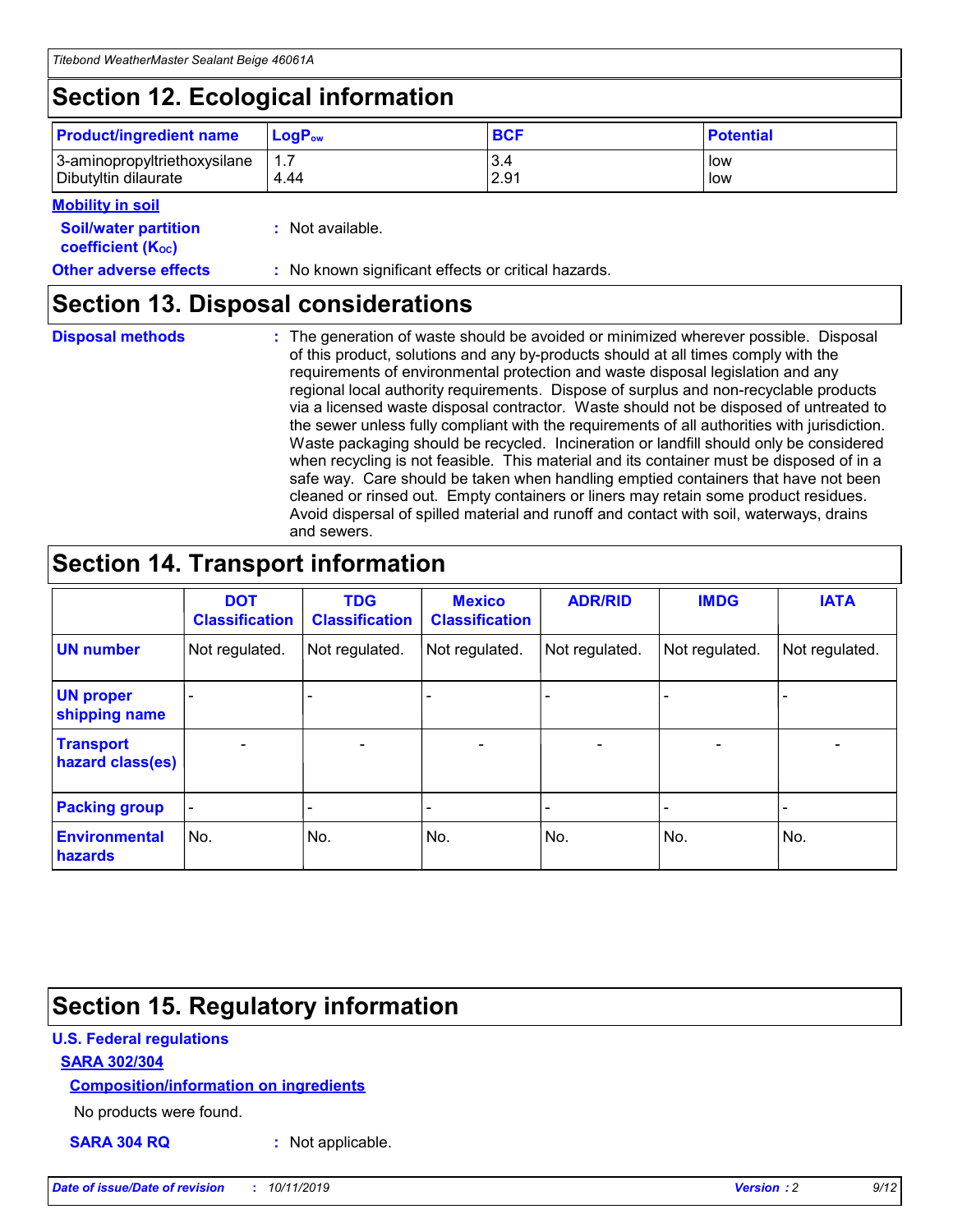# **Section 15. Regulatory information**

#### **SARA 311/312**

**Classification :** EYE IRRITATION - Category 2B SKIN SENSITIZATION - Category 1 TOXIC TO REPRODUCTION (Fertility) - Category 1B TOXIC TO REPRODUCTION (Unborn child) - Category 1B

#### **Composition/information on ingredients**

| <b>Name</b>                  | $\frac{9}{6}$ | <b>Classification</b>                                                                                            |
|------------------------------|---------------|------------------------------------------------------------------------------------------------------------------|
| 3-aminopropyltriethoxysilane | $\leq$ 3      | <b>FLAMMABLE LIQUIDS - Category 4</b><br><b>ACUTE TOXICITY (oral) - Category 4</b>                               |
|                              |               | SKIN IRRITATION - Category 2<br>EYE IRRITATION - Category 2A                                                     |
| Dibutyltin dilaurate         | ≤0.3          | ACUTE TOXICITY (oral) - Category 3<br>SKIN CORROSION - Category 1C                                               |
|                              |               | SERIOUS EYE DAMAGE - Category 1<br>SKIN SENSITIZATION - Category 1<br><b>GERM CELL MUTAGENICITY - Category 2</b> |
|                              |               | TOXIC TO REPRODUCTION (Fertility) - Category 1B<br>TOXIC TO REPRODUCTION (Unborn child) - Category 1B            |
|                              |               | SPECIFIC TARGET ORGAN TOXICITY (REPEATED<br>EXPOSURE) (respiratory system) - Category 1                          |

#### **State regulations**

| <b>Massachusetts</b> | : None of the components are listed. |
|----------------------|--------------------------------------|
| <b>New York</b>      | : None of the components are listed. |
| <b>New Jersey</b>    | : None of the components are listed. |
| <b>Pennsylvania</b>  | : None of the components are listed. |

#### **California Prop. 65**

**A** WARNING: This product can expose you to methanol, which is known to the State of California to cause birth defects or other reproductive harm. For more information go to www.P65Warnings.ca.gov.

| <b>Ingredient name</b> | No significant risk Maximum<br>level | acceptable dosage<br>level |
|------------------------|--------------------------------------|----------------------------|
| methanol               |                                      | Yes.                       |

#### **International regulations**

**Chemical Weapon Convention List Schedules I, II & III Chemicals** Not listed.

#### **Montreal Protocol**

Not listed.

#### **Stockholm Convention on Persistent Organic Pollutants**

Not listed.

## **UNECE Aarhus Protocol on POPs and Heavy Metals**

Not listed.

#### **Inventory list**

## **China :** All components are listed or exempted.

#### **United States TSCA 8(b) inventory :** All components are active or exempted.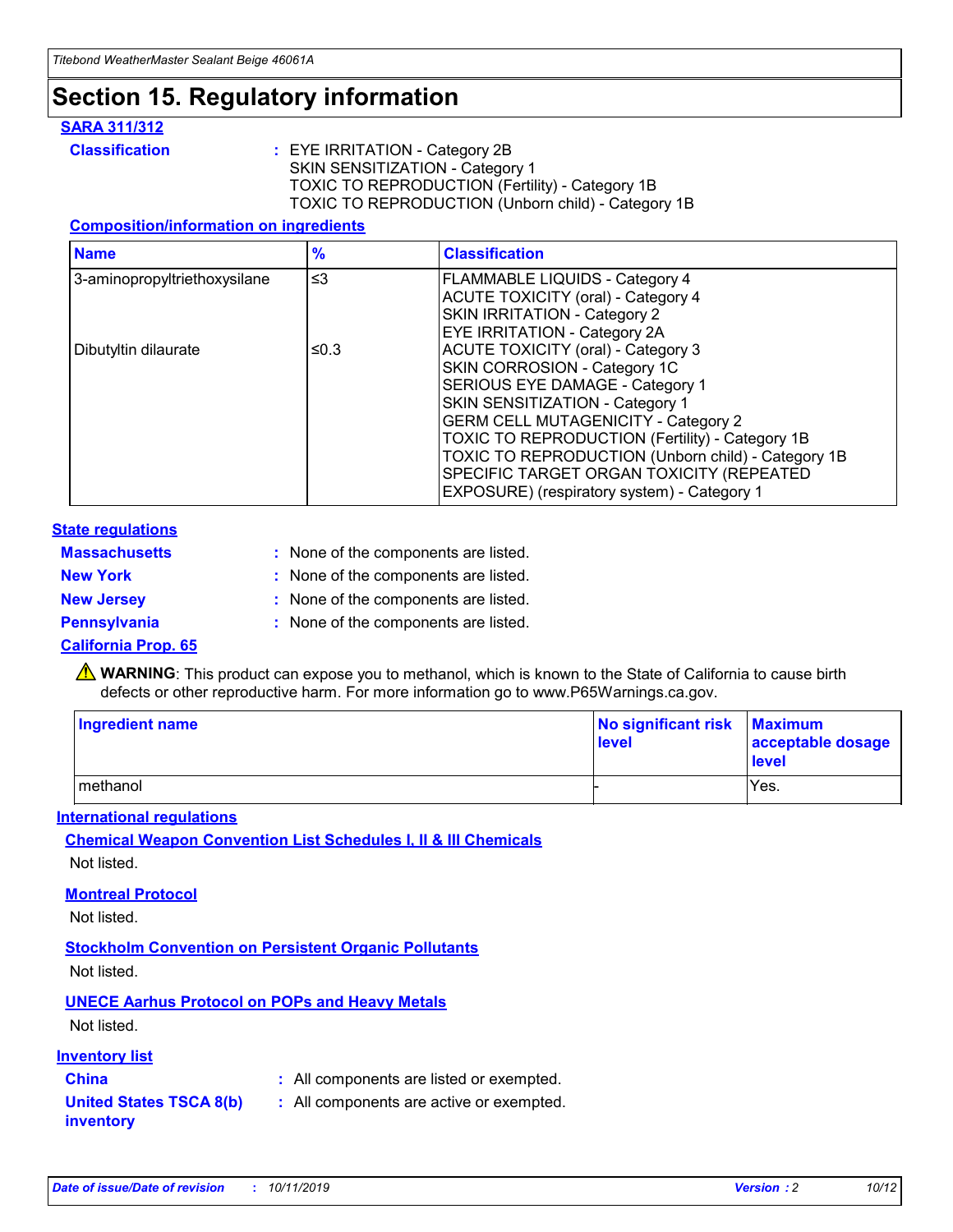# **Section 16. Other information**

**Hazardous Material Information System (U.S.A.)**



**Caution: HMIS® ratings are based on a 0-4 rating scale, with 0 representing minimal hazards or risks, and 4 representing significant hazards or risks. Although HMIS® ratings and the associated label are not required on SDSs or products leaving a facility under 29 CFR 1910.1200, the preparer may choose to provide them. HMIS® ratings are to be used with a fully implemented HMIS® program. HMIS® is a registered trademark and service mark of the American Coatings Association, Inc.**

**The customer is responsible for determining the PPE code for this material. For more information on HMIS® Personal Protective Equipment (PPE) codes, consult the HMIS® Implementation Manual.**

#### **National Fire Protection Association (U.S.A.)**



**Reprinted with permission from NFPA 704-2001, Identification of the Hazards of Materials for Emergency Response Copyright ©1997, National Fire Protection Association, Quincy, MA 02269. This reprinted material is not the complete and official position of the National Fire Protection Association, on the referenced subject which is represented only by the standard in its entirety.**

**Copyright ©2001, National Fire Protection Association, Quincy, MA 02269. This warning system is intended to be interpreted and applied only by properly trained individuals to identify fire, health and reactivity hazards of chemicals. The user is referred to certain limited number of chemicals with recommended classifications in NFPA 49 and NFPA 325, which would be used as a guideline only. Whether the chemicals are classified by NFPA or not, anyone using the 704 systems to classify chemicals does so at their own risk.**

**Procedure used to derive the classification**

| <b>Classification</b>                                                                                                                                                    |                                                                                                                                                  | <b>Justification</b>                                                                                                                                                                                                                                                                                                                                                                                                 |  |
|--------------------------------------------------------------------------------------------------------------------------------------------------------------------------|--------------------------------------------------------------------------------------------------------------------------------------------------|----------------------------------------------------------------------------------------------------------------------------------------------------------------------------------------------------------------------------------------------------------------------------------------------------------------------------------------------------------------------------------------------------------------------|--|
| EYE IRRITATION - Category 2B<br>SKIN SENSITIZATION - Category 1<br>TOXIC TO REPRODUCTION (Fertility) - Category 1B<br>TOXIC TO REPRODUCTION (Unborn child) - Category 1B |                                                                                                                                                  | Expert judgment<br>Expert judgment<br>Expert judgment<br>Expert judgment                                                                                                                                                                                                                                                                                                                                             |  |
| <b>History</b>                                                                                                                                                           |                                                                                                                                                  |                                                                                                                                                                                                                                                                                                                                                                                                                      |  |
| Date of printing                                                                                                                                                         | : 4/22/2022                                                                                                                                      |                                                                                                                                                                                                                                                                                                                                                                                                                      |  |
| Date of issue/Date of<br>revision                                                                                                                                        | : 10/11/2019                                                                                                                                     |                                                                                                                                                                                                                                                                                                                                                                                                                      |  |
| Date of previous issue                                                                                                                                                   | : 10/16/2020                                                                                                                                     |                                                                                                                                                                                                                                                                                                                                                                                                                      |  |
| <b>Version</b>                                                                                                                                                           | $\therefore$ 2                                                                                                                                   |                                                                                                                                                                                                                                                                                                                                                                                                                      |  |
| <b>Key to abbreviations</b>                                                                                                                                              | $\therefore$ ATE = Acute Toxicity Estimate<br><b>BCF</b> = Bioconcentration Factor<br>IBC = Intermediate Bulk Container<br>$UN = United Nations$ | GHS = Globally Harmonized System of Classification and Labelling of Chemicals<br>IATA = International Air Transport Association<br><b>IMDG = International Maritime Dangerous Goods</b><br>LogPow = logarithm of the octanol/water partition coefficient<br>MARPOL = International Convention for the Prevention of Pollution From Ships, 1973<br>as modified by the Protocol of 1978. ("Marpol" = marine pollution) |  |